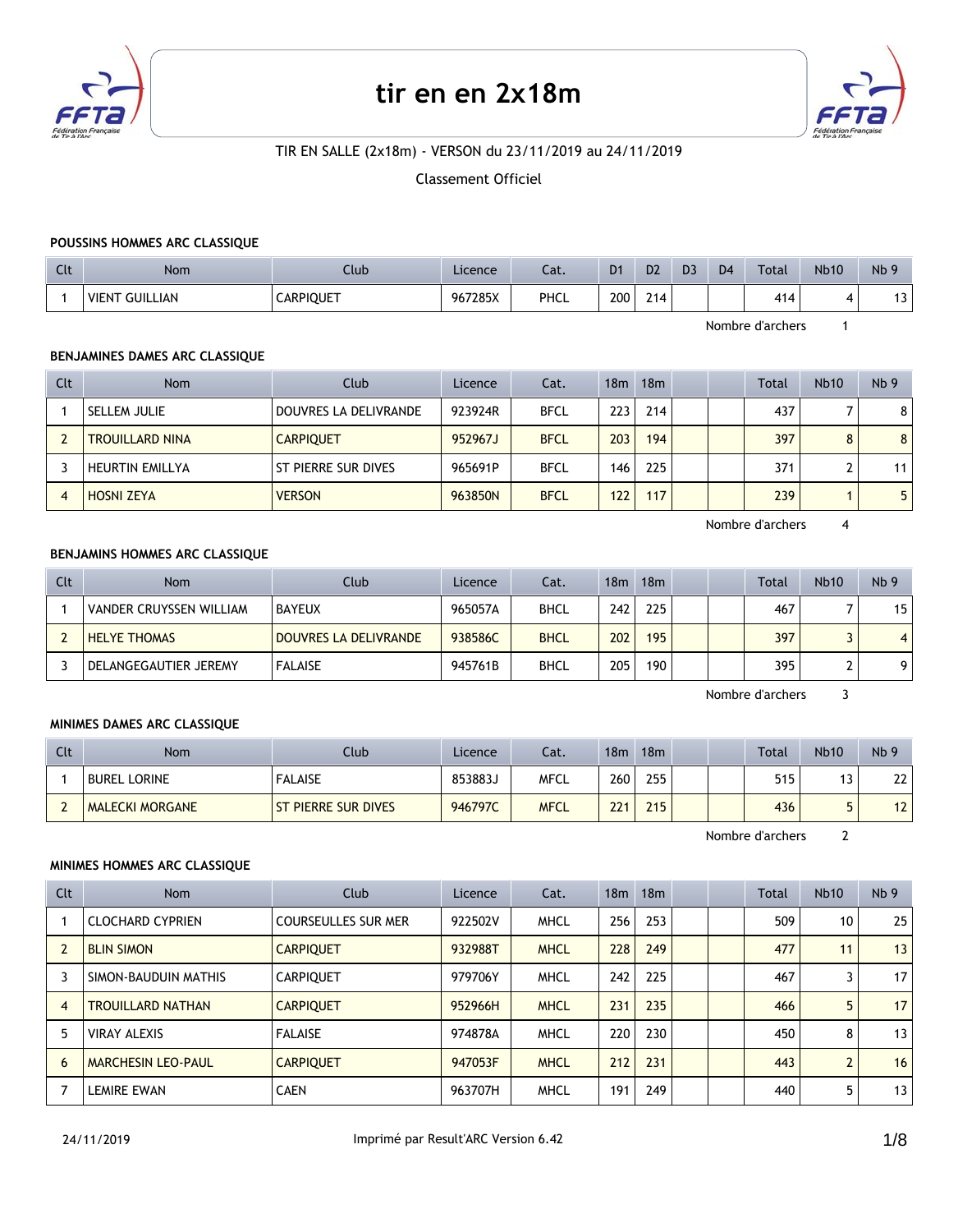|    | <b>HELAINE MARIUS</b>     | DOUVRES LA DELIVRANDE | 938589F | <b>MHCL</b> | 200 | 212 |  | 412 |   | 17 <sup>1</sup> |
|----|---------------------------|-----------------------|---------|-------------|-----|-----|--|-----|---|-----------------|
|    | <b>LAVILLE MATHEO</b>     | CARPIQUET             | 980776L | MHCL        | 213 | 184 |  | 397 |   |                 |
| 10 | <b>COURSELLE RODRIGUE</b> | <b>FALAISE</b>        | 974880C | <b>MHCL</b> | 167 | 173 |  | 340 | Δ | ו ס             |

## **CADETTES DAMES ARC CLASSIQUE**

| Clt            | <b>Nom</b>            | Club                          | Licence | Cat.        | 18 <sub>m</sub> | 18m |  | <b>Total</b> | <b>Nb10</b> | Nb <sub>9</sub> |
|----------------|-----------------------|-------------------------------|---------|-------------|-----------------|-----|--|--------------|-------------|-----------------|
|                | LECOMTE AMELIA        | <b>FALAISE</b>                | 952461J | <b>CFCL</b> | 224             | 232 |  | 456          | 6           | 8               |
|                | <b>PAUTREL LAURE</b>  | <b>CARPIOUET</b>              | 869190X | <b>CFCL</b> | 217             | 216 |  | 433          | 6           | 8               |
|                | <b>REGNAULT MARIE</b> | <b>CARPIQUET</b>              | 980780R | <b>CFCL</b> | 223             | 206 |  | 429          | 4           | 5               |
| $\overline{4}$ | <b>PAILLEUX LYNE</b>  | <b>HEROUVILLE SAINT CLAIR</b> | 957651A | <b>CFCL</b> | 204             | 202 |  | 406          | 4           | 6               |
| 5              | COURSELLE ANASTASIA   | <b>FALAISE</b>                | 902106A | <b>CFCL</b> | 203             | 181 |  | 384          |             | 7               |
| 6              | <b>BOUET INES</b>     | <b>CARPIQUET</b>              | 816645H | <b>CFCL</b> | 191             | 192 |  | 383          | 6           | 15              |

Nombre d'archers 6

# **CADETS HOMMES ARC CLASSIQUE**

| Clt | <b>Nom</b>         | Club                       | Licence | Cat.        | 18 <sub>m</sub> | 18 <sub>m</sub> |  | Total | <b>Nb10</b> | Nb <sub>9</sub> |
|-----|--------------------|----------------------------|---------|-------------|-----------------|-----------------|--|-------|-------------|-----------------|
|     | MAGNERON ARNAUD    | <b>CARPIOUET</b>           | 892318L | CHCL        | 242             | 233             |  | 475   |             | 17              |
|     | LOISEAU HUGO       | <b>FONTENAY LE MARMION</b> | 929684B | <b>CHCL</b> | 234             | 207             |  | 441   |             | 14              |
|     | PITTE ROBIN        | <b>FALAISE</b>             | 945759Z | CHCL        | 200             | 184             |  | 384   |             | 10              |
|     | <b>COLLIN MAEL</b> | <b>VERSON</b>              | 965333A | CHCL        | 158             | 187             |  | 345   |             | 9               |

Nombre d'archers 4

#### **JUNIORS DAMES ARC CLASSIQUE**

| Clt | Nom                       | Club             | Licence | Cat.        | 18 <sub>m</sub> | 18m |  | Total | <b>Nb10</b> | Nb <sub>9</sub> |
|-----|---------------------------|------------------|---------|-------------|-----------------|-----|--|-------|-------------|-----------------|
|     | <b>OSMONT ALICE</b>       | <b>CARPIQUET</b> | 916818S | JFCL        | 264             | 283 |  | 547   | 21          | 28              |
|     | <b>MARIE LUCILE</b>       | <b>CARPIQUET</b> | 910631S | <b>JFCL</b> | 241             | 237 |  | 478   | 11          | 9 <sup>1</sup>  |
|     | <b>BOUTEILLER CLARYCE</b> | <b>CAEN</b>      | 966600C | JFCL        | 197             | 196 |  | 393   | 4           | 7               |

Nombre d'archers 3

## **JUNIORS HOMMES ARC CLASSIQUE**

| Clt | <b>Nom</b>            | Club             | <b>Licence</b> | Cat.        | 18 <sub>m</sub> | 18 <sub>m</sub> |  | <b>Total</b> | <b>Nb10</b> | Nb <sub>9</sub> |
|-----|-----------------------|------------------|----------------|-------------|-----------------|-----------------|--|--------------|-------------|-----------------|
|     | SIMON NICOLAS         | <b>CARPIQUET</b> | 865782T        | <b>JHCL</b> | 273             | 278             |  | 551          | 24          | 28              |
|     | <b>POISSON JORIS</b>  | <b>CARPIOUET</b> | 792883E        | <b>JHCL</b> | 266             | 274             |  | 540          | 21          | 23              |
| 3   | <b>PALMIER PAUL</b>   | <b>CARPIOUET</b> | 840439W        | <b>JHCL</b> | 271             | 264             |  | 535          | 16          | 29              |
| 4   | <b>MATHIEU MATTEO</b> | <b>LISIEUX</b>   | 919177F        | <b>JHCL</b> | 232             | 265             |  | 497          | 18          | 22              |
| 5   | LEMOISSON HUGO        | THURY HARCOURT   | 845602H        | <b>JHCL</b> | 236             | 226             |  | 462          | 4           | 16              |
| 6   | <b>BOYER MATHEO</b>   | <b>ARGENCES</b>  | 940807S        | <b>JHCL</b> | 212             | 195             |  | 407          |             | 7 <sup>1</sup>  |
|     | ROBILLARD ROMAIN      | <b>CARPIOUET</b> | 866069E        | <b>JHCL</b> | 168             | 181             |  | 349          |             | 7 <sup>1</sup>  |

Nombre d'archers 7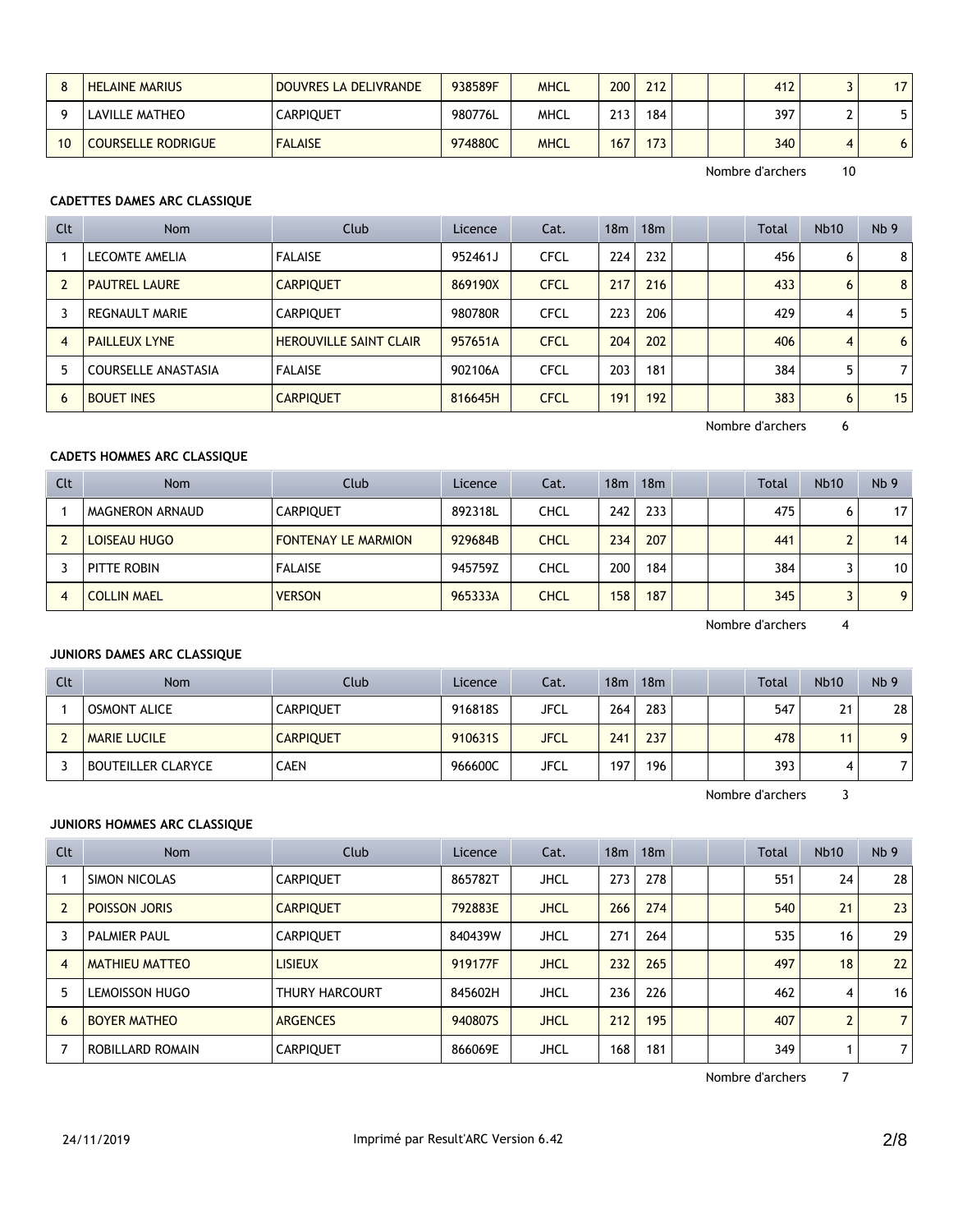## **SENIORS 1 DAMES ARC CLASSIQUE**

| Clt            | <b>Nom</b>           | Club                        | Licence | Cat.               | 18 <sub>m</sub> | 18 <sub>m</sub> |  | <b>Total</b> | <b>Nb10</b>        | Nb <sub>9</sub> |
|----------------|----------------------|-----------------------------|---------|--------------------|-----------------|-----------------|--|--------------|--------------------|-----------------|
|                | <b>OUENEA MARIE</b>  | MERVILLE FRANCEVILLE        | 774108X | S <sub>1</sub> FCL | 265             | 266             |  | 531          | 19                 | 24              |
|                | PEREGRAIN MARIE      | <b>MERVILLE FRANCEVILLE</b> | 882493G | S <sub>1</sub> FCL | 267             | 264             |  | 531          | 11                 | 31              |
|                | DELOZIER MELINA      | <b>CARPIOUET</b>            | 736755W | S <sub>1</sub> FCL | 236             | 220             |  | 456          | 9                  | 12              |
| $\overline{4}$ | LECOQ MARIE-HELENE   | <b>CARPIOUET</b>            | 916339W | S <sub>1</sub> FCL | 234             | 193             |  | 427          | 16                 | 13              |
|                | RAZEE LEA            | <b>VERSON</b>               | 989715C | S <sub>1</sub> FCL | 199             | 180             |  | 379          | $\mathbf{\hat{z}}$ | 8               |
| 6              | <b>BARADA SOPHIE</b> | <b>CAEN</b>                 | 905496K | S <sub>1</sub> FCL | 192             | 186             |  | 378          | 4                  | 5               |

Nombre d'archers 6

## **SENIORS 1 HOMMES ARC CLASSIQUE**

| Clt            | Nom                      | Club                          | Licence | Cat.               | 18 <sub>m</sub> | 18m |  | <b>Total</b> | <b>Nb10</b>    | Nb <sub>9</sub> |
|----------------|--------------------------|-------------------------------|---------|--------------------|-----------------|-----|--|--------------|----------------|-----------------|
|                | <b>MEYER PASCAL</b>      | DOUVRES LA DELIVRANDE         | 649972S | S1HCL              | 265             | 265 |  | 530          | 16             | 25              |
| $\overline{2}$ | <b>JOUAN ADRIEN</b>      | <b>FONTENAY LE MARMION</b>    | 597671T | S1HCL              | 249             | 245 |  | 494          | 13             | 17              |
| 3              | <b>MOTREFF NICOLAS</b>   | <b>CAEN</b>                   | 637890J | S1HCL              | 241             | 250 |  | 491          | 9              | 19              |
| $\overline{4}$ | MOUDOULAUD TIMOTHY       | <b>HEROUVILLE SAINT CLAIR</b> | 715827Y | S1HCL              | 238             | 235 |  | 473          | 8              | 18              |
| 5              | <b>BENOIST MARKYANN</b>  | DOUVRES LA DELIVRANDE         | 941077K | S1HCL              | 235             | 232 |  | 467          |                | 13              |
| 6              | <b>GOUPIL YOANN</b>      | <b>BAYEUX</b>                 | 628446U | S <sub>1</sub> HCL | 222             | 229 |  | 451          | 5              | 14              |
|                | <b>DURAND JULIEN</b>     | <b>CAEN</b>                   | 969278N | S1HCL              | 195             | 242 |  | 437          | 4              | 12              |
| 8              | <b>LESELLIER LAURENT</b> | <b>VERSON</b>                 | 959350X | S1HCL              | 216             | 214 |  | 430          | 6              | 9               |
| 9              | <b>LACOLLEY FRANCOIS</b> | <b>CARPIQUET</b>              | 940818D | S1HCL              | 220             | 207 |  | 427          | 5              | 10              |
| 10             | <b>GASNIER ALLAN</b>     | <b>VERSON</b>                 | 713466G | S <sub>1</sub> HCL | 203             | 223 |  | 426          | $\overline{2}$ | 11              |
| 11             | <b>GASNIER AURELIEN</b>  | <b>VERSON</b>                 | 983829E | S1HCL              | 115             | 113 |  | 228          |                | $\mathbf{1}$    |

Nombre d'archers 11

## **SENIORS 2 DAMES ARC CLASSIQUE**

| Clt            | <b>Nom</b>                 | Club                        | Licence | Cat.               | 18 <sub>m</sub> | 18m |  | Total | Nb10 | Nb <sub>9</sub> |
|----------------|----------------------------|-----------------------------|---------|--------------------|-----------------|-----|--|-------|------|-----------------|
|                | <b>CARRANO VALERIE</b>     | THURY HARCOURT              | 004541L | S2FCL              | 247             | 259 |  | 506   | 17   | 14              |
| $\overline{2}$ | <b>POISSON NATHALIE</b>    | <b>CARPIQUET</b>            | 931214P | S <sub>2</sub> FCL | 246             | 254 |  | 500   | 8    | 22              |
| 3              | LEMARIE SABRINA            | <b>VILLERS SUR MER</b>      | 919406E | S <sub>2</sub> FCL | 230             | 250 |  | 480   | 8    | 16              |
| $\overline{4}$ | <b>LECLERC BERANGERE</b>   | <b>LISIEUX</b>              | 960088Z | S <sub>2</sub> FCL | 246             | 231 |  | 477   | 10   | 15              |
| 5              | LAURENCE SYLVIANE          | <b>FONTENAY LE MARMION</b>  | 754738T | S <sub>2</sub> FCL | 241             | 234 |  | 475   | 7    | 13              |
| 6              | <b>COSSALTER ALEXANDRA</b> | <b>VILLERS SUR MER</b>      | 954330R | S <sub>2</sub> FCL | 244             | 229 |  | 473   | 11   | 10              |
| 7              | <b>BEUVE SOLVEIG</b>       | <b>ARGENCES</b>             | 694847U | S <sub>2</sub> FCL | 243             | 229 |  | 472   | 10   | 18              |
| 8              | <b>PAUTREL ANNIE</b>       | <b>CARPIQUET</b>            | 909571P | S <sub>2</sub> FCL | 225             | 242 |  | 467   | 5    | 17              |
| 9              | <b>REYNAUD LAURENCE</b>    | <b>CARPIQUET</b>            | 854281S | S <sub>2</sub> FCL | 201             | 224 |  | 425   | 9    | 12              |
| 10             | <b>CARVILLE VALERIE</b>    | <b>CAEN</b>                 | 929504F | S <sub>2</sub> FCL | 214             | 205 |  | 419   | 6    | 9               |
| 11             | ROUSSELET ELISABETH        | <b>CAEN</b>                 | 598229Z | S <sub>2</sub> FCL | 194             | 189 |  | 383   | 2    | 11              |
| 12             | <b>LAVERGNE CATHERINE</b>  | <b>MERVILLE FRANCEVILLE</b> | 872646D | S <sub>2</sub> FCL | 129             | 136 |  | 265   |      | 3               |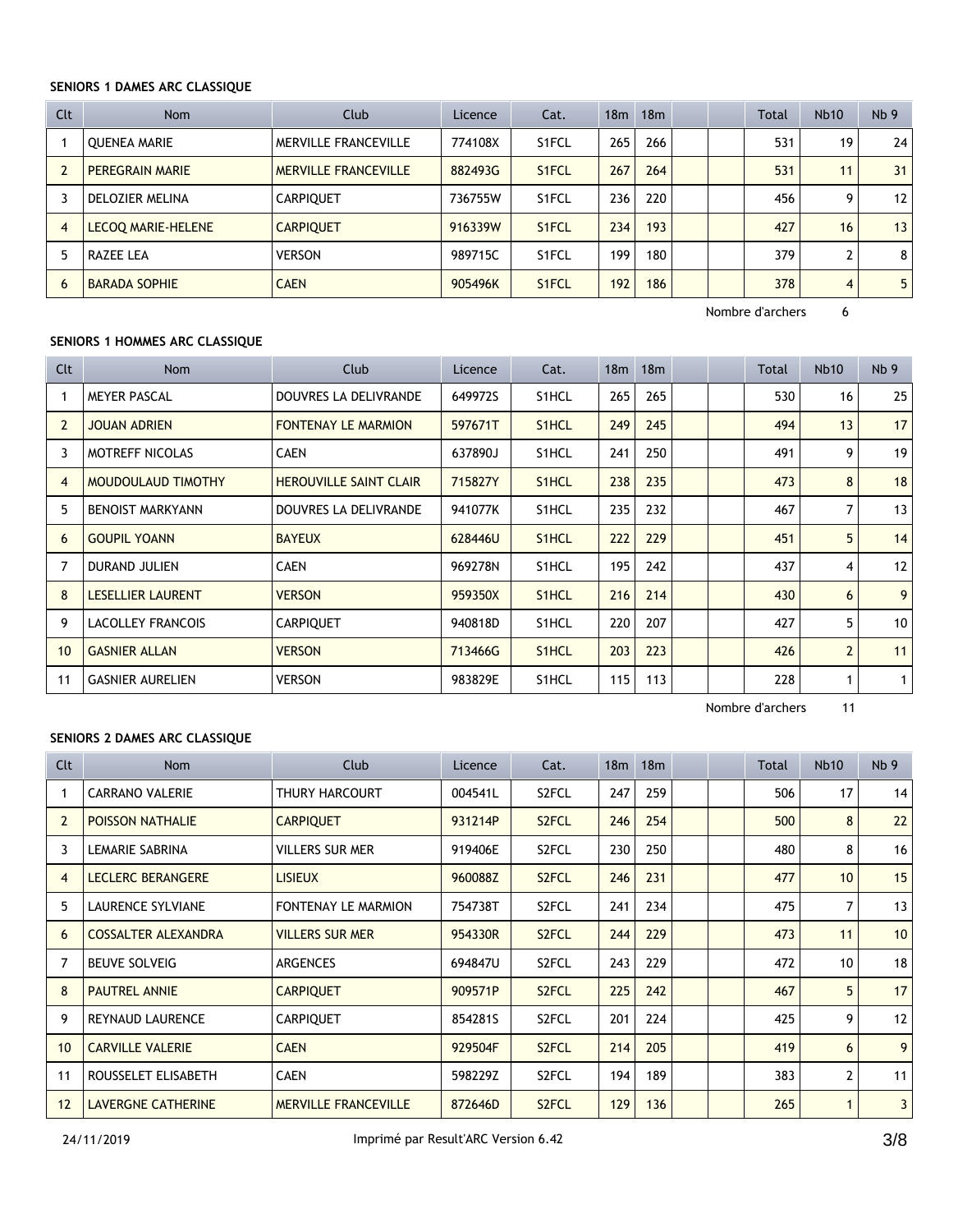#### **SENIORS 2 HOMMES ARC CLASSIQUE**

| Clt            | <b>Nom</b>                    | Club                          | Licence | Cat.               | D <sub>1</sub> | D <sub>2</sub> | D <sub>3</sub> | D <sub>4</sub> | Total | <b>Nb10</b>    | Nb <sub>9</sub>         |
|----------------|-------------------------------|-------------------------------|---------|--------------------|----------------|----------------|----------------|----------------|-------|----------------|-------------------------|
| $\mathbf{1}$   | <b>DUREL THIERRY</b>          | <b>ST PIERRE SUR DIVES</b>    | 672102W | S2HCL              | 271            | 280            |                |                | 551   | 24             | 24                      |
| $\overline{2}$ | <b>VANDER CRUYSSEN THOMAS</b> | <b>BAYEUX</b>                 | 965061E | S <sub>2</sub> HCL | 279            | 272            |                |                | 551   | 24             | 24                      |
| 3              | <b>CLOUARD OLIVIER</b>        | <b>HEROUVILLE SAINT CLAIR</b> | 798793D | S2HCL              | 263            | 271            |                |                | 534   | 17             | 26                      |
| $\overline{4}$ | <b>GUESDON OLIVIER</b>        | <b>CAEN</b>                   | 701655U | S2HCL              | 263            | 269            |                |                | 532   | 18             | 18                      |
| 5              | ALLIX MICHAEL                 | MERVILLE FRANCEVILLE          | 942879U | S2HCL              | 259            | 267            |                |                | 526   | 15             | 28                      |
| 6              | <b>PALY OLIVIER</b>           | <b>FONTENAY LE MARMION</b>    | 800914J | S2HCL              | 262            | 257            |                |                | 519   | 14             | 20                      |
| 7              | <b>FLEURY DIMITRI</b>         | <b>CARPIQUET</b>              | 914844W | S2HCL              | 258            | 261            |                |                | 519   | 12             | 25                      |
| 8              | <b>ETARD CHRISTOPHE</b>       | <b>CAEN</b>                   | 811327C | S <sub>2</sub> HCL | 256            | 256            |                |                | 512   | 20             | 17                      |
| 9              | <b>CARRANO CHRISTOPHE</b>     | THURY HARCOURT                | 202696X | S2HCL              | 253            | 256            |                |                | 509   | 15             | 22                      |
| 10             | <b>CHAPON THIERRY</b>         | <b>HEROUVILLE SAINT CLAIR</b> | 800075X | S <sub>2</sub> HCL | 263            | 246            |                |                | 509   | 12             | 23                      |
| 11             | <b>BASLY BENOIT</b>           | <b>ST PIERRE SUR DIVES</b>    | 448032S | S2HCL              | 257            | 232            |                |                | 489   | 12             | 22                      |
| 12             | <b>AUGUE PASCAL</b>           | <b>CARPIQUET</b>              | 861508X | S2HCL              | 243            | 244            |                |                | 487   | 13             | 12                      |
| 13             | <b>REZONVILLE GILLES</b>      | <b>VERSON</b>                 | 913376A | S2HCL              | 239            | 240            |                |                | 479   | 10             | 18                      |
| 14             | <b>LOISEAU NATHANAEL</b>      | <b>FONTENAY LE MARMION</b>    | 950522B | S2HCL              | 236            | 240            |                |                | 476   | $\overline{7}$ | 17                      |
| 15             | LE ROY OLIVIER                | <b>CARPIQUET</b>              | 851805A | S2HCL              | 240            | 235            |                |                | 475   | 4              | 23                      |
| 16             | <b>OUEILLE JEAN LUC</b>       | <b>COURSEULLES SUR MER</b>    | 895815M | S <sub>2</sub> HCL | 242            | 228            |                |                | 470   | 8              | 16                      |
| 17             | <b>GOSSELIN JEROME</b>        | <b>LISIEUX</b>                | 926874X | S2HCL              | 249            | 221            |                |                | 470   | 8              | 15                      |
| 18             | <b>PAILLEUX MICHAEL</b>       | <b>HEROUVILLE SAINT CLAIR</b> | 957648X | S <sub>2</sub> HCL | 235            | 234            |                |                | 469   | 8              | 15                      |
| 19             | <b>YVETOT BASTIEN</b>         | <b>VERSON</b>                 | 959352Z | S2HCL              | 241            | 223            |                |                | 464   | 8              | 12                      |
| 20             | <b>DEGUETTE DIDIER</b>        | <b>CAEN</b>                   | 941438C | S2HCL              | 225            | 235            |                |                | 460   | 8              | 9                       |
| 21             | <b>BERTHET ANDRE</b>          | <b>OUISTREHAM</b>             | 889166K | S2HCL              | 224            | 233            |                |                | 457   | 4              | 16                      |
| 22             | <b>SALHI KARIM</b>            | <b>VERSON</b>                 | 959349W | S2HCL              | 231            | 209            |                |                | 440   | $\overline{7}$ | 9                       |
| 23             | MATHIEU MARC                  | <b>LISIEUX</b>                | 826986Y | S2HCL              | 200            | 232            |                |                | 432   | 3              | 8                       |
| 24             | <b>POUTY DAVID</b>            | <b>VERSON</b>                 | 983918B | S2HCL              | 203            | 211            |                |                | 414   | $\overline{4}$ | 12                      |
| 25             | <b>BALLY STEPHANE</b>         | <b>CAEN</b>                   | 941479X | S2HCL              | 205            | 203            |                |                | 408   | $\overline{2}$ | 11                      |
| 26             | <b>VALLEE SEBASTIEN</b>       | <b>CAEN</b>                   | 941476U | S2HCL              | 158            | 136            |                |                | 294   | $\mathbf{1}$   | $\overline{\mathbf{4}}$ |

Nombre d'archers 26

# **SENIORS 3 DAMES ARC CLASSIQUE**

| Clt | Nom                     | Club                   | Licence | Cat.  | 18 <sub>m</sub> | 18m |  | <b>Total</b> | <b>Nb10</b> | Nb <sub>9</sub> |
|-----|-------------------------|------------------------|---------|-------|-----------------|-----|--|--------------|-------------|-----------------|
|     | BARBANCHON MARIE-LAURE  | <b>BAYEUX</b>          | 921974W | S3FCL | 233             | 223 |  | 456          | o<br>٥      | 13.             |
|     | <b>MURAIL FRANCOISE</b> | <b>VILLERS SUR MER</b> | 827827M | S3FCL | 174             | 197 |  | 371          |             | 12              |

Nombre d'archers 2

## **SENIORS 3 HOMMES ARC CLASSIQUE**

| $\sim$<br>いい | <b>Nom</b> | Club | Licence | Cat. | 18m | 18m | <b>Total</b> | <b>Nb10</b> | Nb <sub>9</sub> |
|--------------|------------|------|---------|------|-----|-----|--------------|-------------|-----------------|
|              |            |      |         |      |     |     |              |             |                 |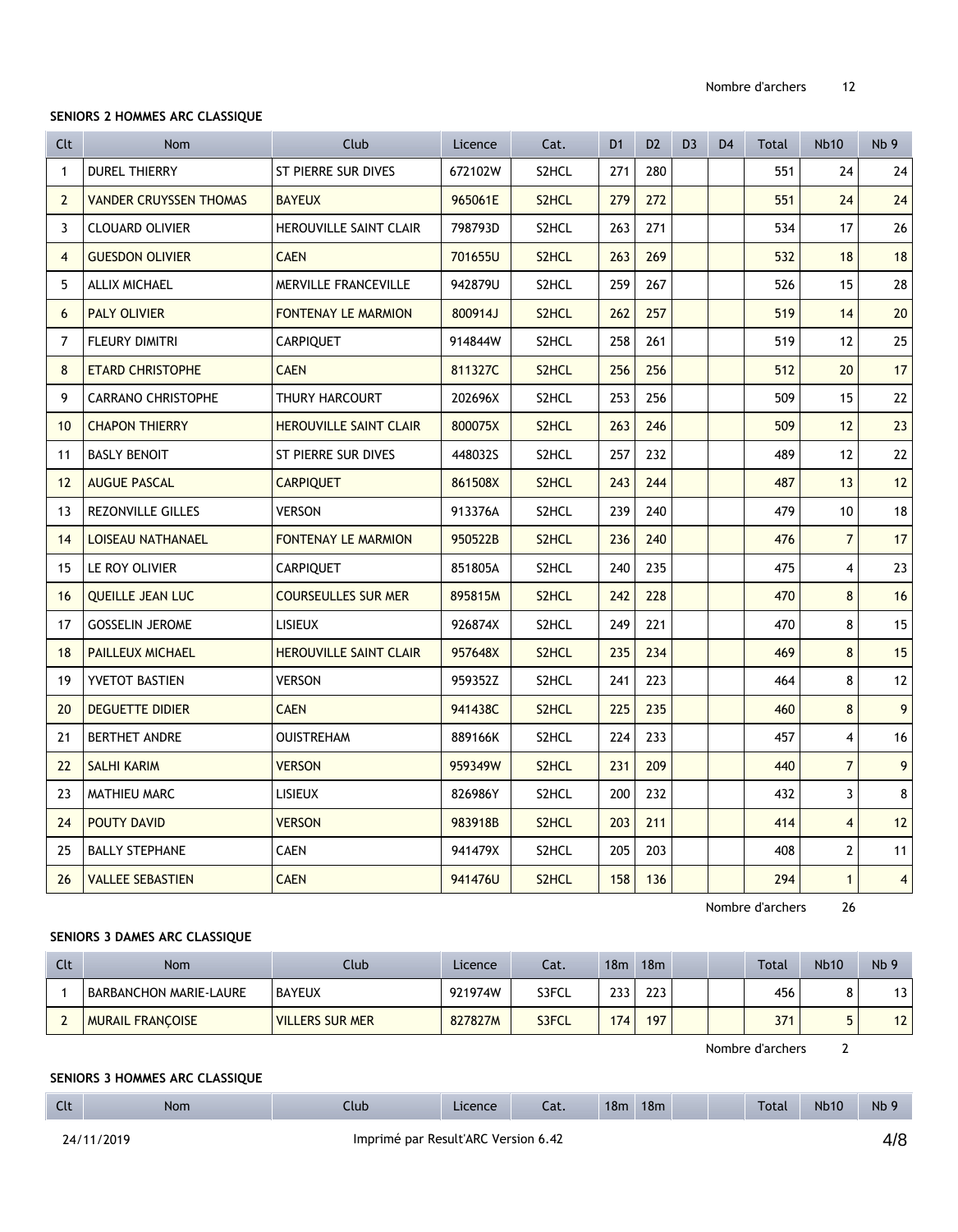| $\mathbf{1}$   | <b>JEANNE DIDIER</b>      | <b>FONTENAY LE MARMION</b>   | 954708B | S3HCL | 263 | 265 |  | 528 | 14                      | 27             |
|----------------|---------------------------|------------------------------|---------|-------|-----|-----|--|-----|-------------------------|----------------|
| $\mathbf{2}$   | <b>TAVENNE LAURENT</b>    | <b>LISIEUX</b>               | 718485M | S3HCL | 260 | 261 |  | 521 | 11                      | 26             |
| 3              | DELAMARCHE MICHEL         | ST PIERRE SUR DIVES          | 040881L | S3HCL | 255 | 251 |  | 506 | 11                      | 20             |
| $\overline{4}$ | <b>DUBOSQ GILLES</b>      | <b>VIRE</b>                  | 598934R | S3HCL | 257 | 248 |  | 505 | $\overline{7}$          | 24             |
| 5              | <b>LATUR GILLES</b>       | <b>BAYEUX</b>                | 921984G | S3HCL | 246 | 255 |  | 501 | 10                      | 8 <sup>1</sup> |
| 6              | <b>MALHERBE CHRISTIAN</b> | <b>DOUVRES LA DELIVRANDE</b> | 347420F | S3HCL | 243 | 253 |  | 496 | 10                      | 18             |
| $\overline{7}$ | <b>BURGUET DOMINIQUE</b>  | <b>CARPIQUET</b>             | 910257K | S3HCL | 247 | 248 |  | 495 | 13                      | 17             |
| 8              | <b>COQUET GILBERT</b>     | <b>VILLERS SUR MER</b>       | 954339A | S3HCL | 239 | 253 |  | 492 | 14                      | 22             |
| 9              | <b>LANCON FRANCK</b>      | <b>VERSON</b>                | 415435K | S3HCL | 243 | 247 |  | 490 | 13                      | 18             |
| 10             | <b>HAUTEUR MARC</b>       | <b>CARPIQUET</b>             | 717062R | S3HCL | 243 | 245 |  | 488 | 12                      | 10             |
| 11             | SORIN HUBERT              | <b>VERSON</b>                | 838475L | S3HCL | 248 | 233 |  | 481 | 8                       | 16             |
| 12             | <b>FAUCON ALAIN</b>       | <b>ARGENCES</b>              | 374774N | S3HCL | 233 | 234 |  | 467 | 9                       | 19             |
| 13             | <b>CORTES JOSE LUIS</b>   | <b>OUISTREHAM</b>            | 869185S | S3HCL | 224 | 239 |  | 463 | 3                       | 14             |
| 14             | <b>DUVAL DANIEL</b>       | <b>DOUVRES LA DELIVRANDE</b> | 450383X | S3HCL | 234 | 227 |  | 461 | 6                       | 20             |
| 15             | <b>FOUET NOEL</b>         | <b>LISIEUX</b>               | 968019V | S3HCL | 223 | 232 |  | 455 | 10                      | 10             |
| 16             | <b>BONILLO ROBERT</b>     | <b>BAYEUX</b>                | 753455Y | S3HCL | 230 | 220 |  | 450 | 9                       | 10             |
| 17             | <b>BOCE JEAN MARC</b>     | <b>CARPIQUET</b>             | 790318S | S3HCL | 231 | 219 |  | 450 | $\overline{7}$          | 13             |
| 18             | <b>JEANNE GERARD</b>      | <b>CAEN</b>                  | 381088B | S3HCL | 234 | 216 |  | 450 | 3                       | 14             |
| 19             | <b>TRAVERT JOEL</b>       | <b>OUISTREHAM</b>            | 855844R | S3HCL | 218 | 219 |  | 437 | 4                       | 7 <sup>1</sup> |
| 20             | <b>ALLART JEAN-PIERRE</b> | <b>VERSON</b>                | 863942T | S3HCL | 211 | 224 |  | 435 | $\overline{2}$          | 12             |
| 21             | <b>GUINCESTRE FABRICE</b> | ARGENCES                     | 826754W | S3HCL | 205 | 215 |  | 420 | 5                       | 6 <sup>1</sup> |
| 22             | <b>BARON PATRICK</b>      | <b>BAYEUX</b>                | 921978A | S3HCL | 218 | 193 |  | 411 | $\overline{\mathbf{3}}$ | 11             |
| 23             | <b>GUILBERT DENIS</b>     | <b>VERSON</b>                | 909938N | S3HCL | 193 | 194 |  | 387 | 5                       | 10             |
| 24             | PRINGAULT JEAN-CLAUDE     | <b>OUISTREHAM</b>            | 801384V | S3HCL | 191 | 185 |  | 376 | $\overline{3}$          | 5 <sup>1</sup> |
| 25             | <b>LEROY ALLAIN</b>       | <b>CAEN</b>                  | 972564K | S3HCL | 165 | 165 |  | 330 | 3                       | 7 <sup>1</sup> |
| 26             | <b>DUFAYE FRANCIS</b>     | <b>VERSON</b>                | 983781C | S3HCL | 103 | 132 |  | 235 |                         | 3 <sup>1</sup> |

## **CADETTES DAMES ARC A POULIES**

| Clt | Nom                  | Club          | Licence | Cat. | 18m       | 18 <sub>m</sub> |  | <b>Total</b> | Nb10                     | Nb <sub>5</sub> |
|-----|----------------------|---------------|---------|------|-----------|-----------------|--|--------------|--------------------------|-----------------|
|     | <b>DELAYE ROMANE</b> | <b>VERSON</b> | 920411X | CFCC | 268<br>__ | 264             |  | 532          | $\overline{\phantom{0}}$ | 38              |

Nombre d'archers 1

#### **CADETS HOMMES ARC A POULIES**

| $\sim$<br>uu | <b>Nom</b>      | Llub             | Licence | ו ה<br>cal. | 18 <sub>m</sub> | 18 <sub>m</sub>        |  | <b>Total</b> | <b>Nb10</b> | Nb <sub>9</sub> |
|--------------|-----------------|------------------|---------|-------------|-----------------|------------------------|--|--------------|-------------|-----------------|
|              | TAIVAN TEMUULEN | <b>CARPIQUET</b> | 975426W | снсс        | 265             | $\sim$ $\sim$<br>- - - |  | 538          |             | 45<br>τυ        |

Nombre d'archers 1

## **SENIORS 1 DAMES ARC A POULIES**

| <b>Clt</b> | Nom   | Club                                | Licence | Cat. | 18m | 18m | <b>Total</b> | <b>Nb10</b> | Nb <sub>9</sub> |
|------------|-------|-------------------------------------|---------|------|-----|-----|--------------|-------------|-----------------|
| 24/11      | /2019 | Imprimé par Result'ARC Version 6.42 |         |      |     |     |              |             | 5/8             |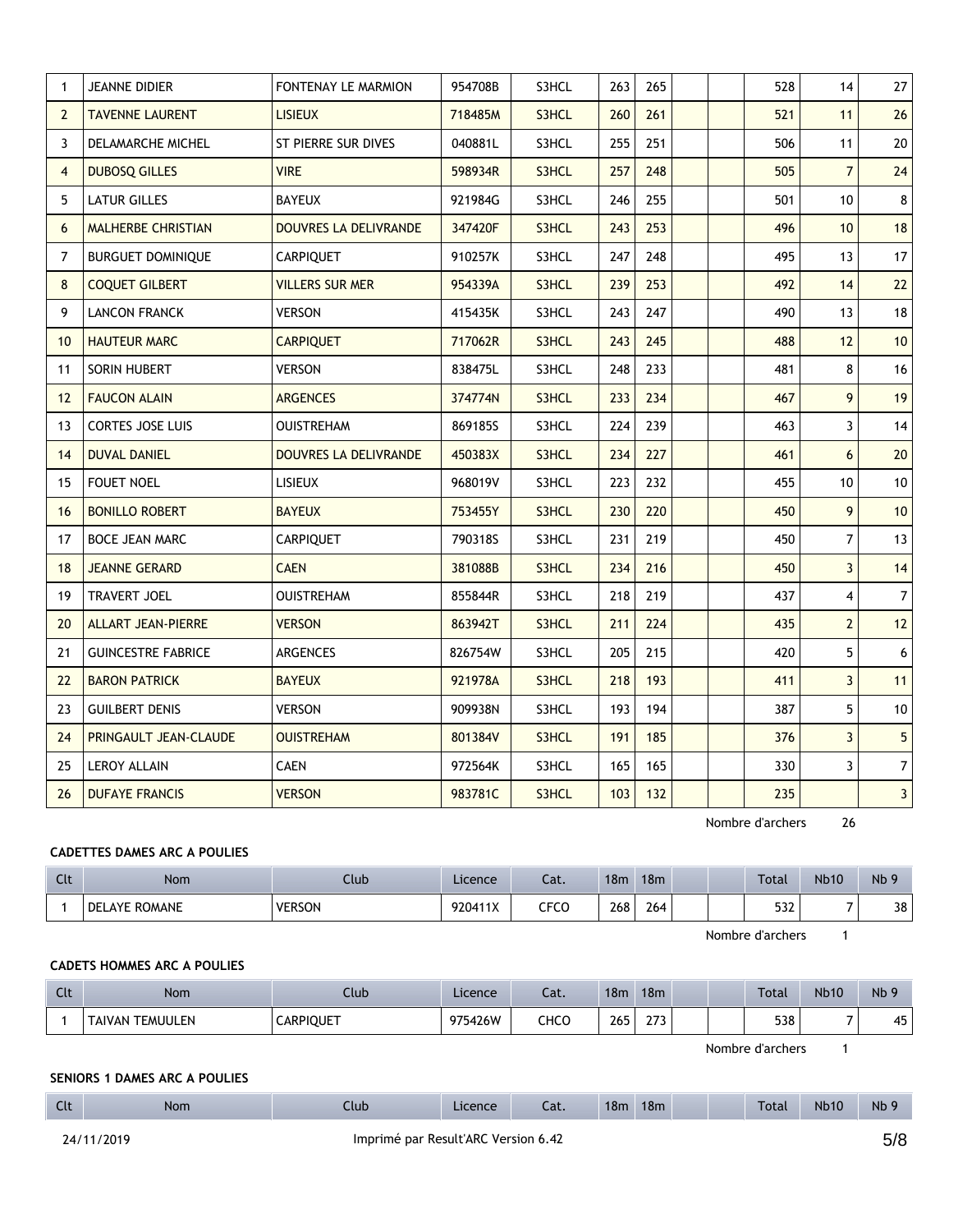| 38<br>550<br><b>SUR DIVES</b><br>. I I I I A<br>_556 <i>L</i><br>SIFCC<br>21 J<br>. .<br>____<br>__<br>the contract of the contract of the contract of the contract of the contract of the contract of the contract of |
|------------------------------------------------------------------------------------------------------------------------------------------------------------------------------------------------------------------------|
|------------------------------------------------------------------------------------------------------------------------------------------------------------------------------------------------------------------------|

#### **SENIORS 1 HOMMES ARC A POULIES**

| Clt | Nom                     | Club                  | Licence | Cat.               | 18m | 18m              |  | <b>Total</b> | <b>Nb10</b>     | Nb <sub>9</sub> |
|-----|-------------------------|-----------------------|---------|--------------------|-----|------------------|--|--------------|-----------------|-----------------|
|     | VILLEROY JEAN-SEBASTIEN | ARGENCES              | 690137Z | S1HCO              | 280 | 271              |  | 551          | 20 <sub>1</sub> | 39              |
|     | <b>MARIE GWENAEL</b>    | <b>CARPIQUET</b>      | 930671Z | S <sub>1</sub> HCO | 260 | 213 <sub>1</sub> |  | 473          |                 | 20 <sub>1</sub> |
|     | MEYER PASCAL            | DOUVRES LA DELIVRANDE | 649972S | S1HCO              | 258 |                  |  | 258          |                 | 21              |

Nombre d'archers 3

## **SENIORS 2 DAMES ARC A POULIES**

| Clt            | <b>Nom</b>              | Club                          | Licence | Cat.               | 18 <sub>m</sub> | 18 <sub>m</sub> |  | <b>Total</b> | Nb10 | Nb <sub>9</sub> |
|----------------|-------------------------|-------------------------------|---------|--------------------|-----------------|-----------------|--|--------------|------|-----------------|
|                | DARCILLON CECILE        | LONS LE SAUNIER               | 771397A | S <sub>2</sub> FCO | 279             | 279             |  | 558          | 21   | 36              |
|                | LE MARCHAND MAGALI      | ST PIERRE SUR DIVES           | 742397D | S <sub>2</sub> FCO | 276             | 277             |  | 553          | 16   | 42              |
|                | POULINGUE VALERIE       | ST PIERRE SUR DIVES           | 814319E | S <sub>2</sub> FCO | 270             | 281             |  | 551          | 16   | 41              |
| $\overline{4}$ | <b>CHEREL DOMINIQUE</b> | <b>ST PIERRE SUR DIVES</b>    | 971974U | S <sub>2</sub> FCO | 270             | 270             |  | 540          | 11   | 40              |
|                | <b>BASLY CATHERINE</b>  | PIERRE SUR DIVES<br><b>ST</b> | 954639B | S <sub>2</sub> FCO | 264             | 264             |  | 528          | 78   | 38              |

Nombre d'archers 5

#### **SENIORS 2 HOMMES ARC A POULIES**

| Clt            | Nom                       | Club                          | Licence | Cat.                           | D <sub>1</sub> | D <sub>2</sub> | D <sub>3</sub> | D <sub>4</sub> | Total | <b>Nb10</b> | Nb <sub>9</sub> |
|----------------|---------------------------|-------------------------------|---------|--------------------------------|----------------|----------------|----------------|----------------|-------|-------------|-----------------|
|                | LECARPENTIER OLIVIER      | ST PIERRE SUR DIVES           | 647378X | S2HCO                          | 287            | 291            |                |                | 578   | 38          | 22              |
| $\overline{2}$ | <b>POULINGUE OLIVIER</b>  | <b>ST PIERRE SUR DIVES</b>    | 672124V | S <sub>2</sub> HC <sub>O</sub> | 290            | 287            |                |                | 577   | 37          | 23              |
| 3              | DARCILLON DENIS           | <b>FONTENAY LE MARMION</b>    | 771395Y | S2HCO                          | 285            | 291            |                |                | 576   | 36          | 24              |
| 4              | <b>PAYA JEAN-FRANCOIS</b> | <b>OUISTREHAM</b>             | 781155G | S <sub>2</sub> HC <sub>O</sub> | 280            | 276            |                |                | 556   | 18          | 41              |
| 5              | LE MARCHAND CHRISTOPHE    | ST PIERRE SUR DIVES           | 724661A | S2HCO                          | 275            | 268            |                |                | 543   | 12          | 40              |
| 6              | <b>CARVILLE WILLIAM</b>   | <b>CAEN</b>                   | 693837W | S <sub>2</sub> HC <sub>O</sub> | 263            | 276            |                |                | 539   | 19          | 33              |
| 7              | <b>HAMON BRUNO</b>        | <b>HEROUVILLE SAINT CLAIR</b> | 760347P | S2HCO                          | 272            | 265            |                |                | 537   | 16          | 37              |
| 8              | <b>BOUCE DAVID</b>        | <b>ARGENCES</b>               | 878677J | S <sub>2</sub> HC <sub>O</sub> | 272            | 265            |                |                | 537   | 15          | 37              |
| 9              | <b>SZCZEPSKI DIDIER</b>   | <b>ARGENCES</b>               | 950997T | S2HCO                          | 269            | 266            |                |                | 535   | 13          | 34              |
| 10             | <b>BUREL PATRICK</b>      | <b>FALAISE</b>                | 805298Z | S <sub>2</sub> HC <sub>O</sub> | 271            | 262            |                |                | 533   | 14          | 29              |
| 11             | <b>LECOUTURIER ERNEST</b> | <b>CARPIQUET</b>              | 855766F | S2HCO                          | 269            | 262            |                |                | 531   | 10          | 35              |
| 12             | <b>GILLET LAURENT</b>     | <b>FALAISE</b>                | 822640Z | S <sub>2</sub> HC <sub>O</sub> | 259            | 264            |                |                | 523   | 11          | 26              |
| 13             | <b>BLIN FREDERIC</b>      | <b>CARPIQUET</b>              | 932987S | S <sub>2</sub> HC <sub>O</sub> | 242            | 236            |                |                | 478   | 6           | 23              |

Nombre d'archers 13

## **SENIORS 3 DAMES ARC A POULIES**

| Clt | Nom                                                                                   | Club                       | Licence | Cat.  | 18m  | 18m |  | <b>Total</b> | <b>Nb10</b> | Nb <sub>9</sub> |
|-----|---------------------------------------------------------------------------------------|----------------------------|---------|-------|------|-----|--|--------------|-------------|-----------------|
|     | $\overline{D}$ $\overline{D}$ $\overline{L}$ $\overline{L}$ $\overline{L}$<br>COLETTE | <b>COURSEULLES SUR MER</b> | 848184P | S3FCO | 214. | 247 |  | 461          |             | 25              |

Nombre d'archers 1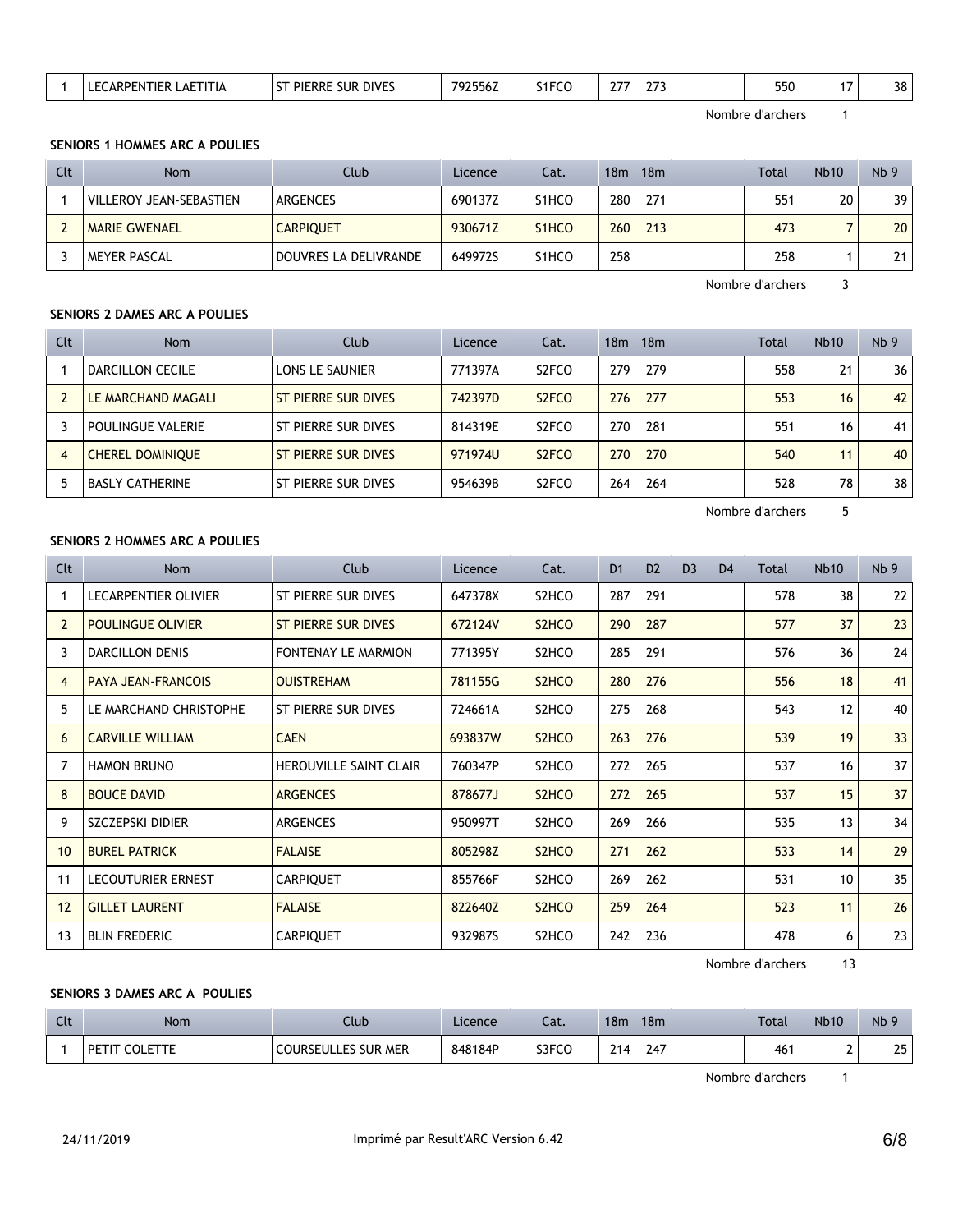#### **SENIORS 3 HOMMES ARC A POULIES**

| Clt            | Nom                        | Club                         | Licence | Cat.  | 18 <sub>m</sub> | 18 <sub>m</sub> |  | <b>Total</b> | <b>Nb10</b> | Nb <sub>9</sub> |
|----------------|----------------------------|------------------------------|---------|-------|-----------------|-----------------|--|--------------|-------------|-----------------|
|                | <b>BARBANCHON PHILIPPE</b> | <b>COURSEULLES SUR MER</b>   | 811840K | S3HCO | 280             | 278             |  | 558          | 20          | 38              |
|                | <b>OUIN PHILIPPE</b>       | <b>DOUVRES LA DELIVRANDE</b> | 761210C | S3HCO | 271             | 280             |  | 551          | 22          | 28              |
|                | OLIVIER FREDERIC           | <b>CAEN</b>                  | 649975V | S3HCO | 274             | 269             |  | 543          | 12          | 39              |
| $\overline{4}$ | PHILIPPE LUC               | DOUVRES LA DELIVRANDE        | 932953E | S3HCO | 267             | 273             |  | 540          | 10          | 41              |
| 5              | MALDONADO HUBERT           | <b>CARPIQUET</b>             | 872011N | S3HCO | 258             | 280             |  | 538          | 20          | 34              |
| 6              | <b>DELANOE JEAN LUC</b>    | <b>DOUVRES LA DELIVRANDE</b> | 673203T | S3HCO | 239             | 246             |  | 485          | 6           | 28              |

Nombre d'archers 6

#### **JEUNES DAMES ARC NU**

| $\sim$<br>ิ | <b>Nom</b>            | Club                   | Licence | Cat.         | D <sub>1</sub> | D <sub>2</sub> | D <sub>3</sub> | D <sub>4</sub> | <b>Total</b> | <b>Nb10</b> | Nb <sub>9</sub> |
|-------------|-----------------------|------------------------|---------|--------------|----------------|----------------|----------------|----------------|--------------|-------------|-----------------|
|             | <b>LEMARIE CERISE</b> | <b>VILLERS SUR MER</b> | 919412L | ${\sf CFBB}$ | 186            | $-$<br>.       |                |                | 211<br>50    |             |                 |

Nombre d'archers 1

# **SENIORS DAMES ARC NU**

| Clt              | <b>Nom</b>             | Club                  | Licence | Cat.                            | 18m | 18m |  | Total | Nb10 | Nb <sub>9</sub> |
|------------------|------------------------|-----------------------|---------|---------------------------------|-----|-----|--|-------|------|-----------------|
|                  | <b>MARIE ELISE</b>     | DOUVRES LA DELIVRANDE | 941140D | S1FBB                           | 219 | 234 |  | 453   |      | 11              |
|                  | <b>CHAZEL TATIANA</b>  | DOUVRES LA DELIVRANDE | 932505T | S <sub>1</sub> FBB              | 186 | 184 |  | 370   |      | 8               |
|                  | LEPETIT CAROLINE       | <b>VERSON</b>         | 938128E | S <sub>2</sub> F <sub>B</sub> B | 169 | 176 |  | 345   |      |                 |
| $\boldsymbol{A}$ | <b>BUFFET SYLVIANE</b> | <b>LISIEUX</b>        | 878899A | S3FBB                           | 170 | 163 |  | 333   |      |                 |

Nombre d'archers 4

#### **SENIORS HOMMES ARC NU**

| Clt            | <b>Nom</b>                 | Club                         | Licence | Cat.                            | 18 <sub>m</sub> | 18 <sub>m</sub> |  | <b>Total</b> | <b>Nb10</b>    | Nb <sub>9</sub> |
|----------------|----------------------------|------------------------------|---------|---------------------------------|-----------------|-----------------|--|--------------|----------------|-----------------|
| 1              | POULAIN PIERRIC            | ST HILAIRE DU HARCOUET       | 856131C | S2HBB                           | 258             | 251             |  | 509          | 13             | 21              |
| $\overline{2}$ | <b>HAMON ALAIN</b>         | <b>VERSON</b>                | 434787V | S3HBB                           | 254             | 245             |  | 499          | 13             | 18              |
| 3              | <b>DESCHAMPS SEBASTIEN</b> | <b>CONDE SUR VIRE</b>        | 839552G | S2HBB                           | 252             | 238             |  | 490          | 7              | 23              |
| 4              | <b>MOREL MARC</b>          | <b>DOUVRES LA DELIVRANDE</b> | 848171A | S <sub>2</sub> H <sub>BB</sub>  | 258             | 231             |  | 489          | 11             | 22              |
| 5              | THOMAS JEAN-JACQUES        | <b>THURY HARCOURT</b>        | 386927Y | S3HBB                           | 236             | 230             |  | 466          | 9              | 10              |
| 6              | <b>BOISGONTIER HERVE</b>   | <b>ARGENCES</b>              | 744948B | S <sub>2</sub> H <sub>B</sub> B | 232             | 230             |  | 462          | 5              | 17              |
| 7              | <b>SAMSON LAURENT</b>      | <b>VERSON</b>                | 913371V | S2HBB                           | 225             | 231             |  | 456          | 10             | 14              |
| 8              | <b>ICHER YVAN</b>          | <b>VIRE</b>                  | 863830W | S3HBB                           | 231             | 218             |  | 449          | 9              | 8               |
| 9              | SAILLY ARMAND              | ST PIERRE SUR DIVES          | 411744Y | S2HBB                           | 220             | 216             |  | 436          | 4              | 11              |
| 10             | <b>BACQUET JEAN</b>        | <b>VIRE</b>                  | 953894S | S3HBB                           | 214             | 203             |  | 417          | 3              | 10              |
| 11             | <b>GONCALVES MANUEL</b>    | <b>ARGENCES</b>              | 464592S | S2HBB                           | 196             | 206             |  | 402          | 4              | $\overline{7}$  |
| 12             | <b>ANFRAY GILDAS</b>       | <b>FONTENAY LE MARMION</b>   | 717158V | S <sub>2</sub> H <sub>B</sub> B | 217             | 184             |  | 401          | $\overline{4}$ | 9               |
| 13             | <b>LEGROS CLAUDE</b>       | MERVILLE FRANCEVILLE         | 960569X | S3HBB                           | 159             | 182             |  | 341          | $\overline{2}$ | 4               |
| 14             | <b>ANDREAU SEBASTIEN</b>   | <b>VERSON</b>                | 858518X | S <sub>2</sub> H <sub>B</sub> B | 168             | 152             |  | 320          |                | 6               |
| 15             | <b>VICAIRE JEANMICHEL</b>  | <b>MERVILLE FRANCEVILLE</b>  | 974551V | S3HBB                           | 123             | 148             |  | 271          |                | 3               |